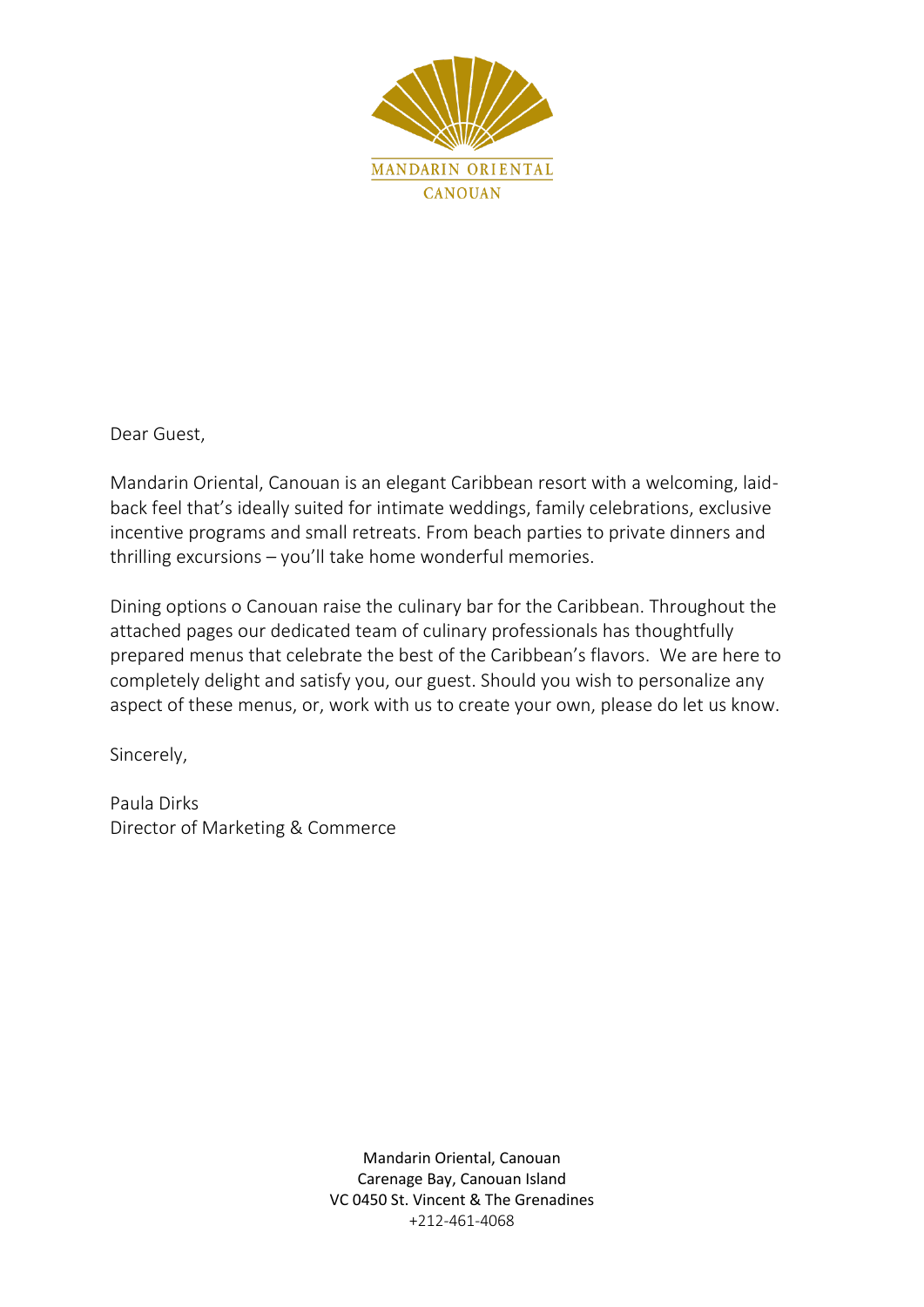

# **HORS D'OEUVRES**

#### COLD CANAPE

Rice Paper Wrap with vegetables, mango, cilantro, noodles, sweet chilli dipping *9* Tomato & Bocconcini Brochette with pesto cream cheese *10* Farmhouse Brie Tartlet, seasonal jam *11* Lobster Panna Cotta with crème fraiche and chive *\* 10 (seasonal)* Tropical Poached Shrimp, pineapple & scallion skewers *10* Smoked Salmon & Goat Cheese on toasted brioche *10* California Roll, ponzu wasabi mayo (per piece) *12* Conch Ceviche on seashells 9\* Curry Chicken, crisp flatbread, grape & chives *9* Ginger Compressed Melon & Pineapple with prosciutto *11* HOT CANAPE Vegetable Spring Roll, sweet chili, citrus sauce *9* Goat Cheese Fritter *9* Gougères (cheese puff) béchamel sauce *10* Wild Mushroom Arancini & Parmesan Panko, tomato concasse *10* Asian Style Crab Cake, spicy aioli *11* Tropical Coconut Shrimp with curried aioli *12* Salt Cod Bake Creole mayo *10* BBQ Mini Grilled Beef Skewers *12* Jerk Chicken Purse, fruit chutney *\* 9*

Caribbean Citrus Chicken Skewers \* *10*

*\**Contains local ingredients

Carenage Bay, Canouan Island VC 0450 St. Vincent & The Grenadines +212-461-4068

# **V** Vegetarian

All prices are in US Dollars and are subject to 16% government tax and 10% service charge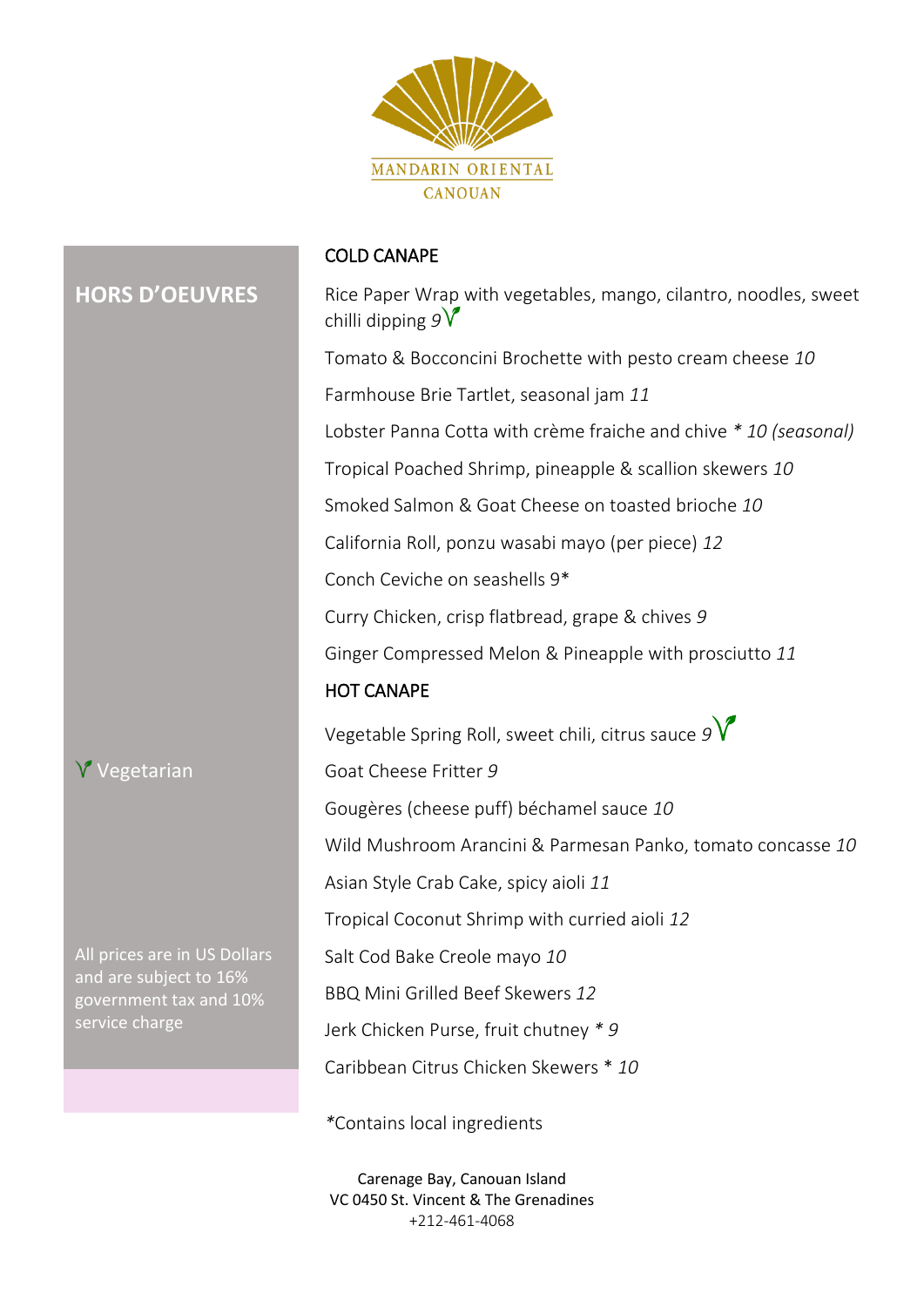

# RECEPTION ENHANCEMENTS

Designed to last up to two hours and are set buffet style pricing is per person

Gourmet cheese and olive board *25*

soft & hard cheeses, toasted nuts, dried fruits, olives honey, artisan breads

Artisanal cold cuts *25*

soppressata, serrano ham, mortadella & coppa grilled vegetables, marinated olives and artisan breads

Ground provision chips & nuts *25*

Plantain chips | Sweet potato chips Bread fruit chips | Candied walnut Spiced peanut or cashew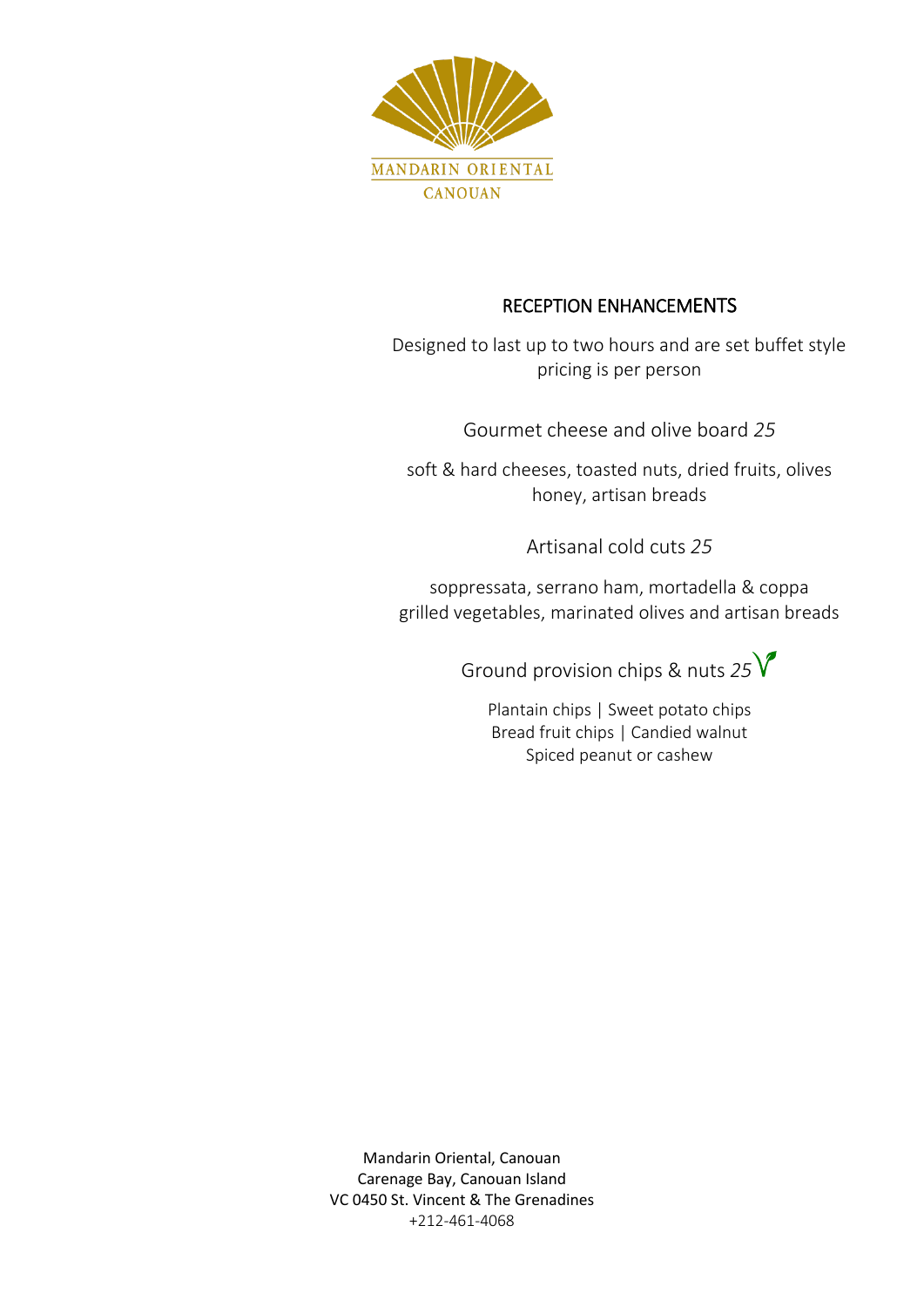



All prices are in US Dollars and are subject to 16% government tax and 10% service charge

## **SOMMELIER SELECTION**

# **Sparkling**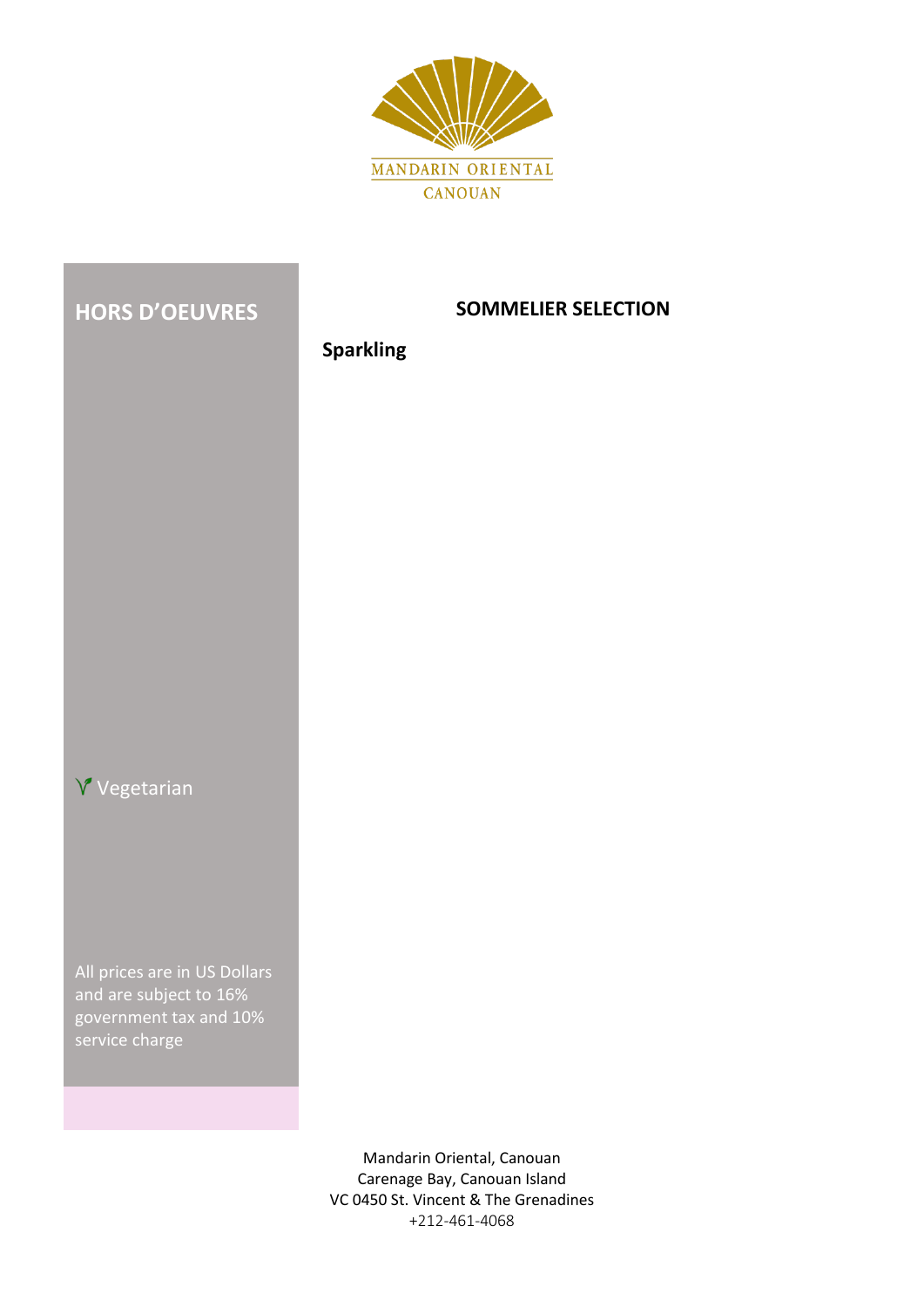

| Fresh & Fizzy      |                            |                                  | US\$ |
|--------------------|----------------------------|----------------------------------|------|
| <b>NV</b>          | Prosecco                   | Valdobbiadene Prestige Extra Dry | 50   |
| <b>NV</b>          | Laurent Perrier            | <b>Brut</b>                      | 88   |
| <b>NV</b>          | Moet & Chandon             | <b>Brut</b>                      | 167  |
| <b>NV</b>          | Laurent Perrier            | <b>Brut Rosé</b>                 | 175  |
| <b>NV</b>          | Veuve Clicquot             | <b>Brut</b>                      | 185  |
| <b>NV</b>          | <b>Krug</b>                | Grande Cuvée                     | 500  |
| <b>Half Bottle</b> |                            |                                  |      |
| <b>NV</b>          | Laurent Perrier            | Brut Impérial                    | 75   |
| <b>NV</b>          | Moet & Chandon             | <b>Brut</b>                      | 75   |
| <b>NV</b>          | <b>Krug</b>                | <b>Grande Cuvee</b>              | 245  |
|                    | <b>Prestige Collection</b> |                                  |      |
| 1995               | Gosset                     | 'Celebris' Brut                  | 250  |
| <b>NV</b>          | Laurent Perrier            | Cuvée 'Grand Siècle'             | 339  |
| 1999               | Perrier Jouet              | La Belle Epoque                  | 393  |
| 1988               | Henriot                    | Cuvee des Echanteleurs, Brut     | 415  |
| 1990               | <b>Bollinger</b>           | La Grande Annee                  | 442  |
| 2003               | Moët & Chandon             | Dom Pérignon                     | 478  |
| 2004               | Louis Roederer             | Cristal                          | 797  |
| Rosé               |                            |                                  |      |
| 2000               | Moët & Chandon             | Dom Pérignon                     | 1197 |
| 2007               | Louis Roederer             | Cristal                          | 1889 |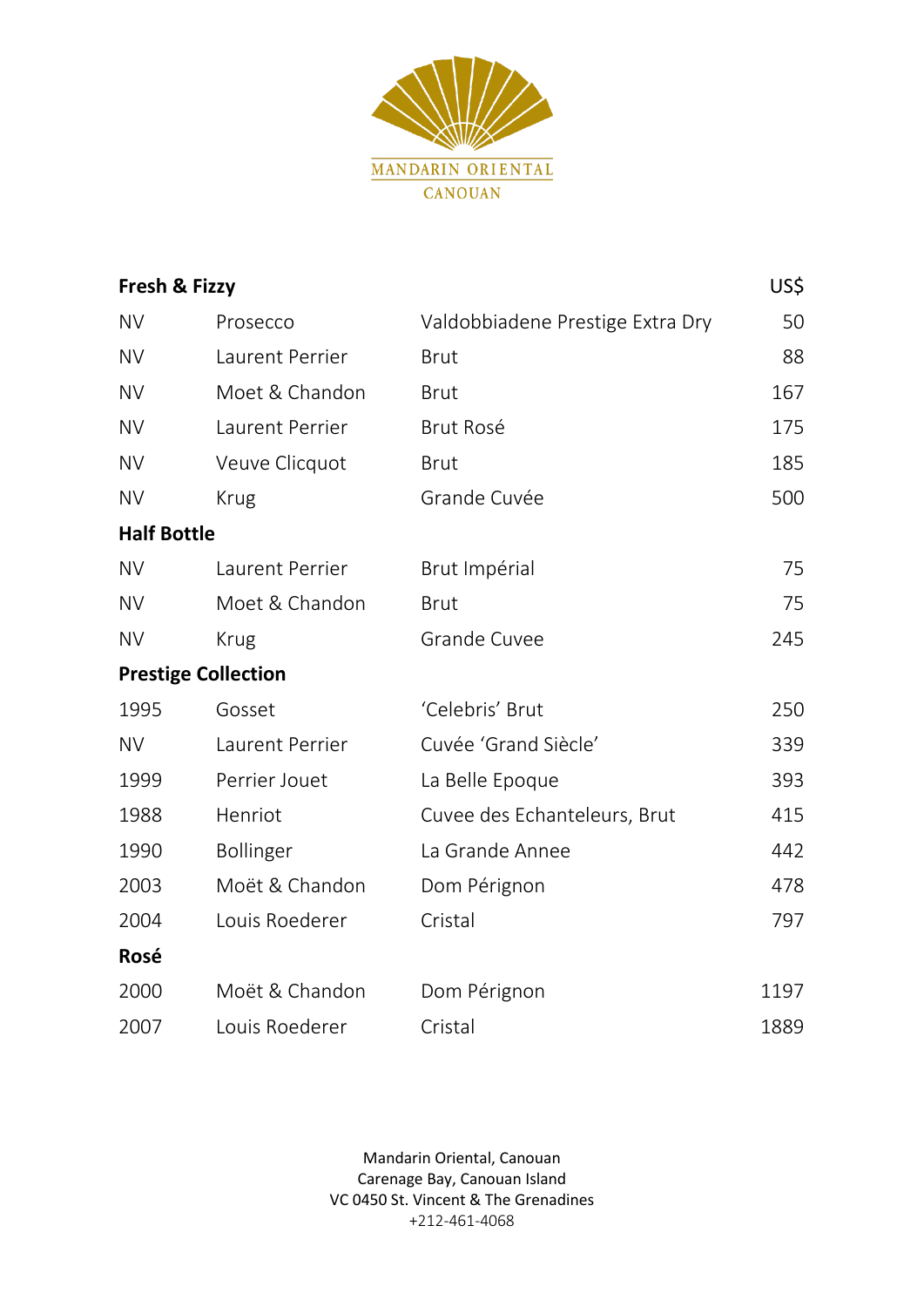

| <b>Whites</b> |                                   |                               | US\$ |
|---------------|-----------------------------------|-------------------------------|------|
| 2013          | Marqués de Riscal 'Verdejo'       | Rueda                         | 34   |
| 2012          | Torres 'Vina Esmeralda'           | Penedes                       | 52   |
| 2016          | Santa Margherita 'Pinot Grigio'   | Friuli,                       | 60   |
| 2016          | William Fevre, 'Chablis'          | Bourgogne                     | 69   |
| 2004          | Dr. Von Bassermann Jordan         | Deidesheimer Leinhöhle' Pfalz | 200  |
|               |                                   |                               |      |
| Rosé          |                                   |                               |      |
| 2016          | M de Minuty                       | Cotes de Provence             | 71   |
| 2015          | Domaines d'Ott 'Selle de Coeur'   | Cotes de Provence             | 82   |
| 2016          | Chat Desclans, 'Whispering Angel' | Cotes de Provence             | 91   |
|               |                                   |                               |      |
| <b>Reds</b>   |                                   |                               |      |
| 2007          | Penfolds 'Rawson's Retreat'       | Konoonga Hills                | 49   |
| 2013          | Marqués de Riscal 'Reserva'       | Rioja                         | 65   |
| 2014          | Villa Antinori Red                | Toscana                       | 82   |
| 2014          | Ca'Marcanda 'Promis'              | Toscana                       | 112  |
| 2011          | Paul Jaboulet Aine 'Les Jalets'   | Crozes-Hermitage              | 125  |
| 2013          | Cloudy Bay 'Pinot Noir'           | Marlborough                   | 176  |
|               |                                   |                               |      |

# **Dessert Pairing**

| 2010 | Paul Jaboulet Aine 'Muscat de Beaumes', Cotes du Rhone | 78 |
|------|--------------------------------------------------------|----|
|------|--------------------------------------------------------|----|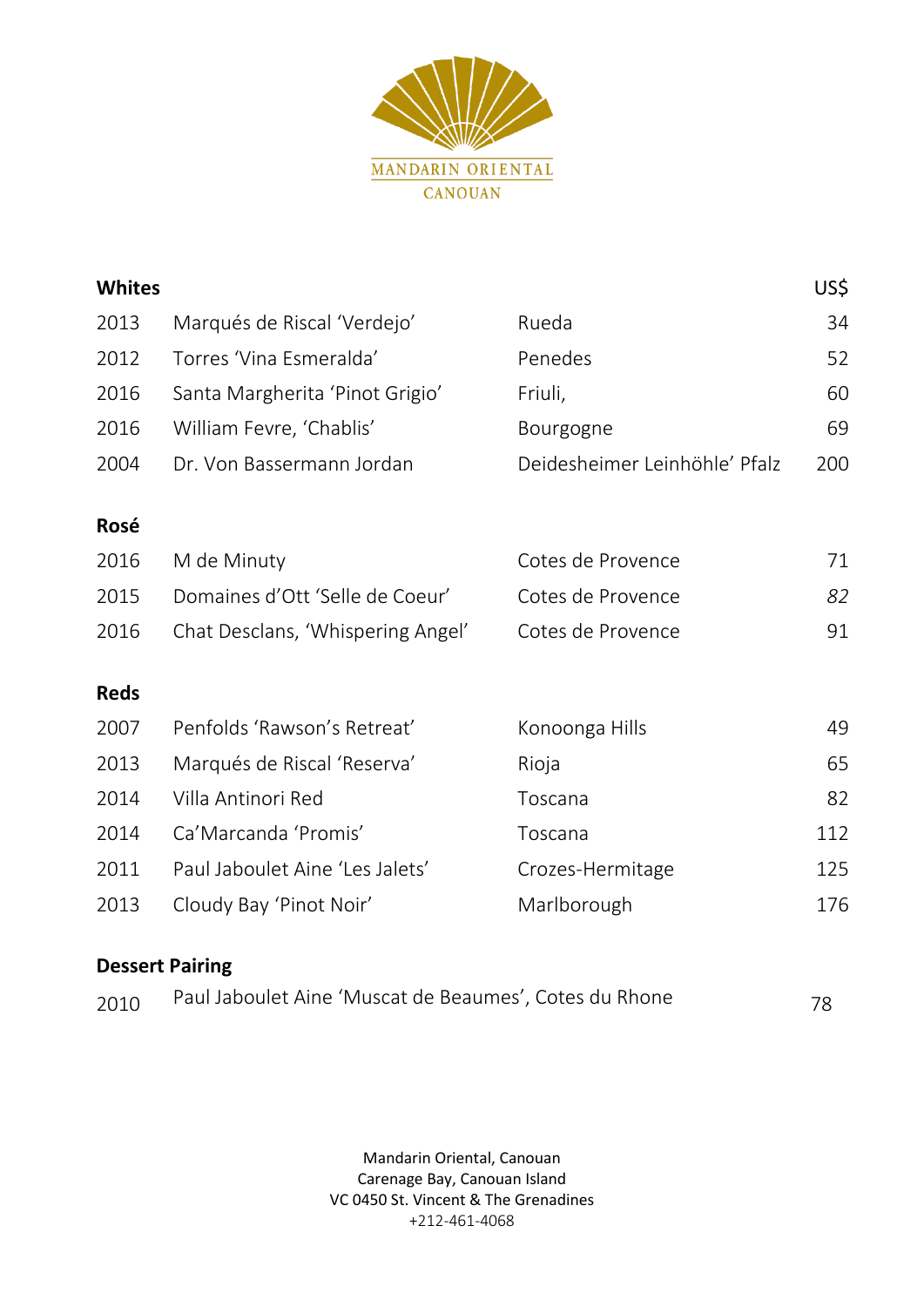

MIXOLOGIST RECOMMENDATIONS & SELECTIONS

### CANOUAN FLAIR

*(signature cocktails with local ingredients)*

Canouan Ice Tea SLR, Bacardi Gold, White Oak, Triple Sec, Velvet Falernum, mint, lime juice, coke, cranberry Juice

Canouan Sunshine Citrus rum, grapefruit juice, grenadine syrup

Passion Fruit Rum punch Sparrow rum, passion fruit syrup, lemon juice, bitters

Lance Guyac Sunset Orange flavor rum, mango juice, maraschino liqueur, lemon juice

Bellini's Crush SLR, Triple Sec, fresh mint, orange juice, grenadine syrup, bitters

All prices are in US Dollars and are subject to 16% government tax and 10% service charge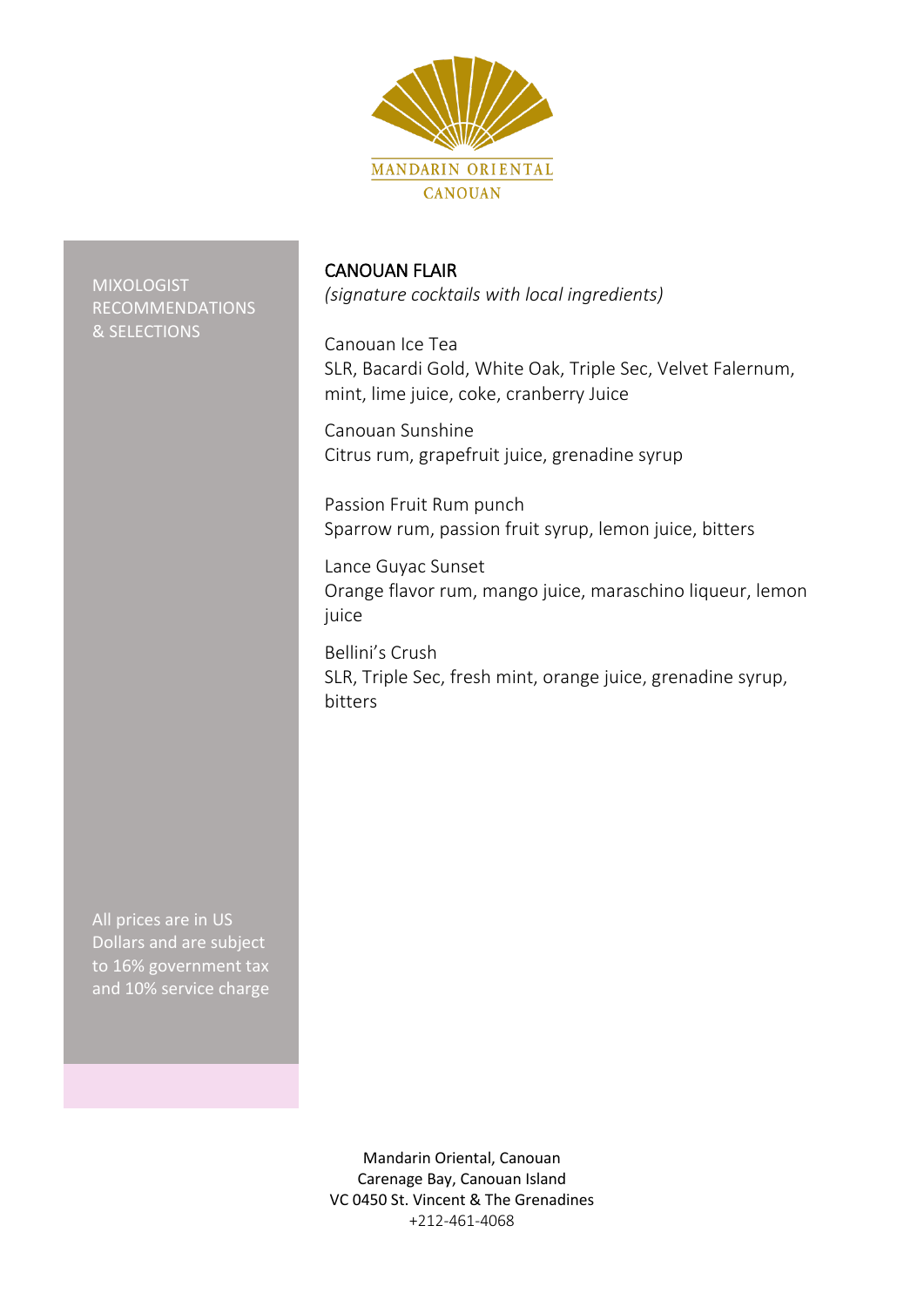

### DELUXE 35

Absolut blue /all flavors Gordons gin Jim beam Sparrow Crown royal Dewars white label Jose Cuervo silver / gold

# HOSTED COCKTAILS

Pricing per person 1 hour 35 | 2 hour 65 | 3 hour 80 any additional hour from then is 10 per hour

# PREMIUM 50

Grey goose vodka Jack daniels Bombay gin Patron silver Canadian club Mount gay eclipse Johnnie walker black label

# HOSTED COCKTAILS

Pricing per person 1 hour 50 | 2 hour 80 | 3 hour 110 any additional hour from then is 15 per hour

BEVERAGE PACKAGE

COCKTAIL & BAR BUNDLE

All prices are in US Dollars and are subject to 16% government tax and 10% service charge